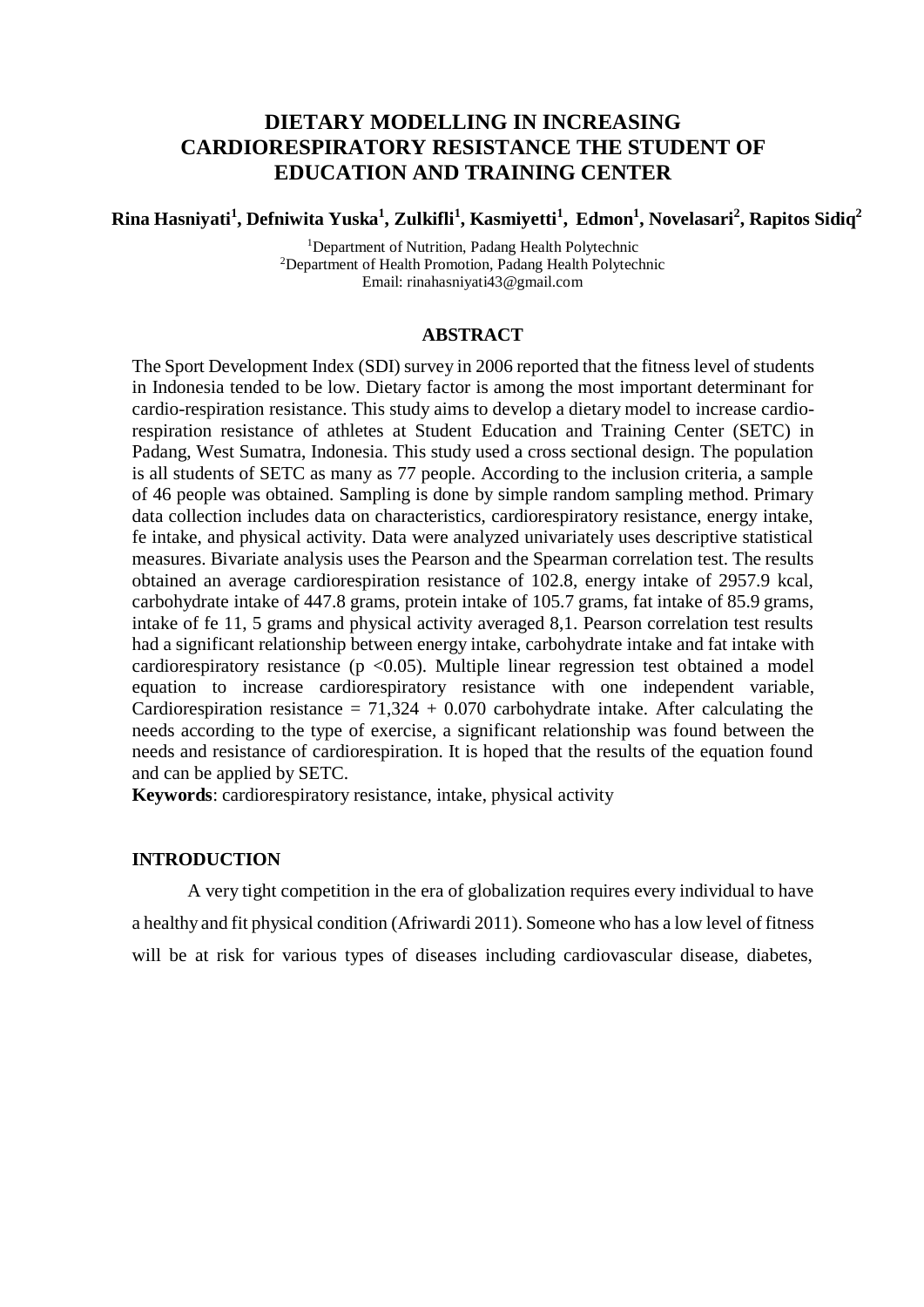hypertension and cancer (Arsenault et al. 2011). Fitness is a person's ability to do everyday tasks easily without feeling too tired, and still has extra energy to do leasurebly activities (Afriwardi 2011; Wiarto 2013). The Sport Development Index (SDI) in 2005 reported the level of fitness for students which tended to be low, namely the level of fitness with excellent the results mean good of 5.66%, moderate of 37, 66%, 45.97% fair, and poor of 10.71%. Based on research conducted by Lubis et al in 2013 in Padang 91.7% students observed had poor cardiorespiratory resistance (Lubis and Sulastri 2015). Fitness is influenced by many factors including age, gender, heredity, smoking habit, exercise and food, (Afriwardi 2011; Wiarto 2013) and the type of muscle fiber(Arsenault et al. 2011).

Micronutrient which plays an important role in a person's health and fitness is iron. It plays a role in folate metabolism associated with DNA synthesis and tissue development. In addition, iron also plays a role in the breakdown of fatty acids so that it produces energy when a person is physically active (L 2004). The presence of iron as a supporter of fitness is closely related to energy intake. Lack of calorie intake and nutrition will have an impact on the decreasing ability of the body to do it,s activities. This occurs because muscle contraction requires ATP while the supply of ATP in the muscle is limited so that additional energy is needed to replace or reshape ATP (Afriwardi 2011). This is consistent with the results of research conducted by Putra in 2014 which concluded that there was a significant relationship between energy intake and cardiorespiratory resistance.

Apart from dietary factors in supporting fitness, physical activity is a factor that cannot be ruled out. Someone who performs regular physical activity will have more glycogen stores in his or her muscles than people who don't move. Besides, regular physical activity also increases maximum oxygen consumption. So people who are accustomed to physical activity are more resistant to activity and they are not feeling tired. so that their fitness is well maintained (Wiarto 2013). This is consistent with the research conducted by Diana et al in 2009 on 937 male workers of PT Semen Padang aged 18-56 years, which produced workers with low physical work activities compared to workers with high physical work activities who had 10 times higher risk of experiencing poor physical fitness (Diana, Basuki, and Kurniarobbi 2009).

Resistance cardiorespiration is a direct guide and the best single component in assessing one's fitness level (Afriwardi 2011). Cardiorespiratory resistance illustrates the ability to take oxygen from one person and send it to the central muscles of another cell and use it to supply energy. A person with good cardiorespiratory resistance, has an efficient heart, effective lungs and good blood circulation which can also supply muscles. (Broersen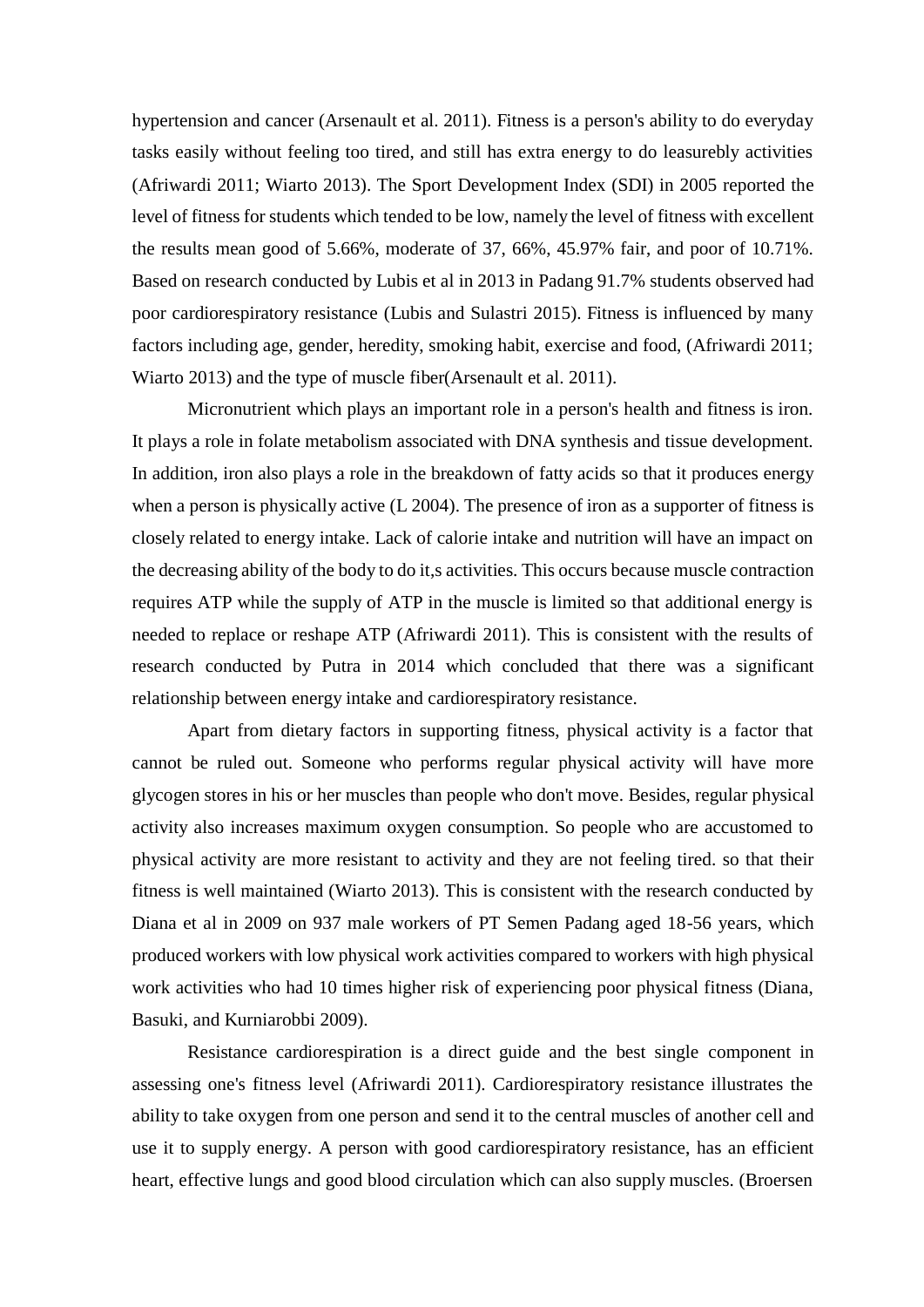and Dull 2011). Based on the description above, the researcher is interested in conducting research with the title " Dietary Modelling in Increasing Cardiorespiration Resistance the Student of Education and Training Center ".

### **METHODS**

The study used a quantitative method with cross sectional study. The population is all students of the West Sumatra Student Education and Training Center (SETC) the number of 77 students, based on established sample criteria, a sample of 46 students was obtained. The collected data includes data on the characteristics and resistance of cardiorespiration of students collected with the help of Physical Education graduates. Cardiorespiratory resistance tests are carried out with several conditions, namely respondents in good health, which can be seen from PAR Q and YOU questionnaire. Then the data were obtained through a pulse count after going up and down the bench for 5 (five) minutes guided by the Harvard Step Test. Energy and Fe intake data were obtained through interviews with students, using a semi-quantitative FFQ questionnaire. Students physical activity was assessed through interviews, using a questionnaire modified from Baecke (Baecke, Burema, and Frijters 1982). Data processing was done through the process of editing, coding, entry and cleaning. Data analysis was univariate analysis uses descriptive statistical techniques. Relationship between the two variables used Pearson correlation test was conducted for normally distributed variables and Spearman's correlation for variables that were not normally distributed. Next, multivariate analysis used logistic regression.

#### **RESULTS AND DISCUSSION**

#### **Sample Characteristics**

The distribution of research samples by age and gender can be seen in the following table.

Table 1.Sample distribution according to the age group and gender

Age (years) Total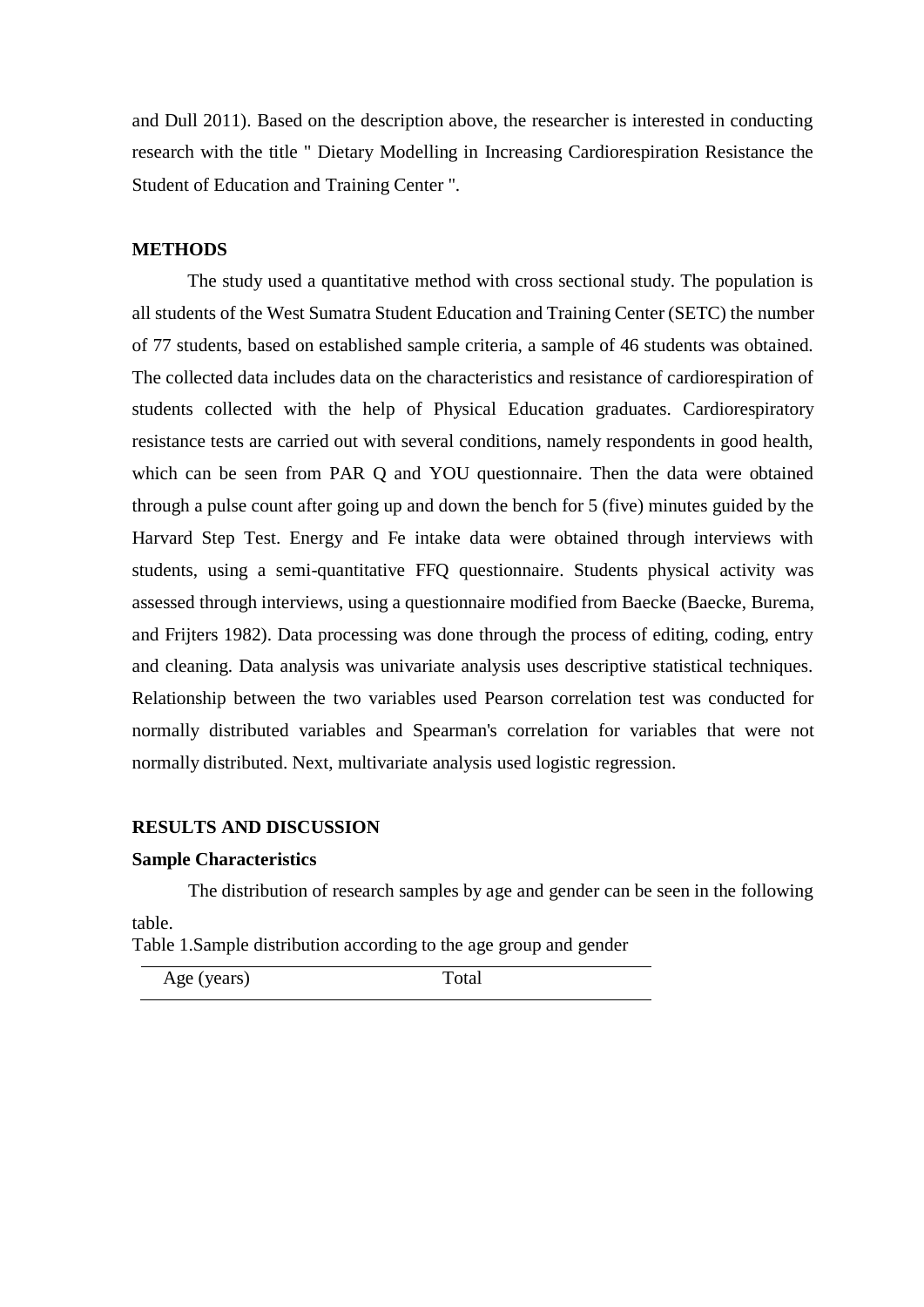|       | male       | $\%$ | female     | %   |
|-------|------------|------|------------|-----|
| 14    | O          |      | 2          | 15  |
| 15    | 11         | 69   | 5          | 39  |
| 16    | 10         | 77   | 3          | 23  |
| 17    | 12         | 80   | 3          | 23  |
| Total | 33 (71.7%) | 100  | 13 (28.3%) | 100 |

Based on table 1, it is known that 71.7% male and 28.3% female, the largest proportion of male students 80% is 17 years old while women 39% are 15 years old.

# **Cardiorespiration resistance, energy intake, carbohydrates, protein, fat, fe, and physical activity measurements**

The average results of measurements of cardiorepiration resistance, energy intake, carbohydrates, protein, Fe fat and physical activity can be seen in table 2 below: Table 2. Distribution of cardiorespiratory resistance, energy intake, carbohydrate, protein,

fat, fe and student physical activity measurements

| N <sub>o</sub> | Variable                    | Mean   | <b>SD</b> | Med    | Min   | Max   |
|----------------|-----------------------------|--------|-----------|--------|-------|-------|
|                | Cardiorepiration resistance | 102.,8 | 21.59     | 100.3  | 67.4  | 142.8 |
| 2              | Energy intake               | 2957.9 | 759.3     | 2807.3 | 1163  | 5129  |
| 3              | Carbohydrate intake         | 447.8  | 132.8     | 451.9  | 180.3 | 788.6 |
| $\overline{4}$ | Protein intake              | 105.7  | 30.9      | 104.   | 36    | 200   |
| 5              | Fat intake                  | 85.9   | 29.7      | 82.9   | 11,8  | 165.7 |
| 6              | fe intake                   | 11.5   | 6.39      | 11.0   | 3     | 41    |
|                | physical activity           | 8.1    | 2.1       | 8.5    | 2.5   | 10.9  |

Based on table 2 above, it can be seen that the average resistance of the cardiorespiration of respondents is 102.8 (in the fit range), the average energy intake of respondents per day was 2957.9 cal, carbohydrate was 447, 8 g, protein was 105.7 g, fat was 85.9 g, fe was 11.5 mg, and the average the respondent's physical activity level was 8.1.

Nutritional needs especially energy depends on age, physical activity and gender. According to the 2018 Recommended Dietary Allowances (RDA), the recommended energy adequacy for men aged 13-15 years is 2400 cal / day and ages 16-18 is 2650 cal / day, while women aged 13-15 years are 2050 cal / day and ages 16-18 are 2100 cal / day (RDA, 2018).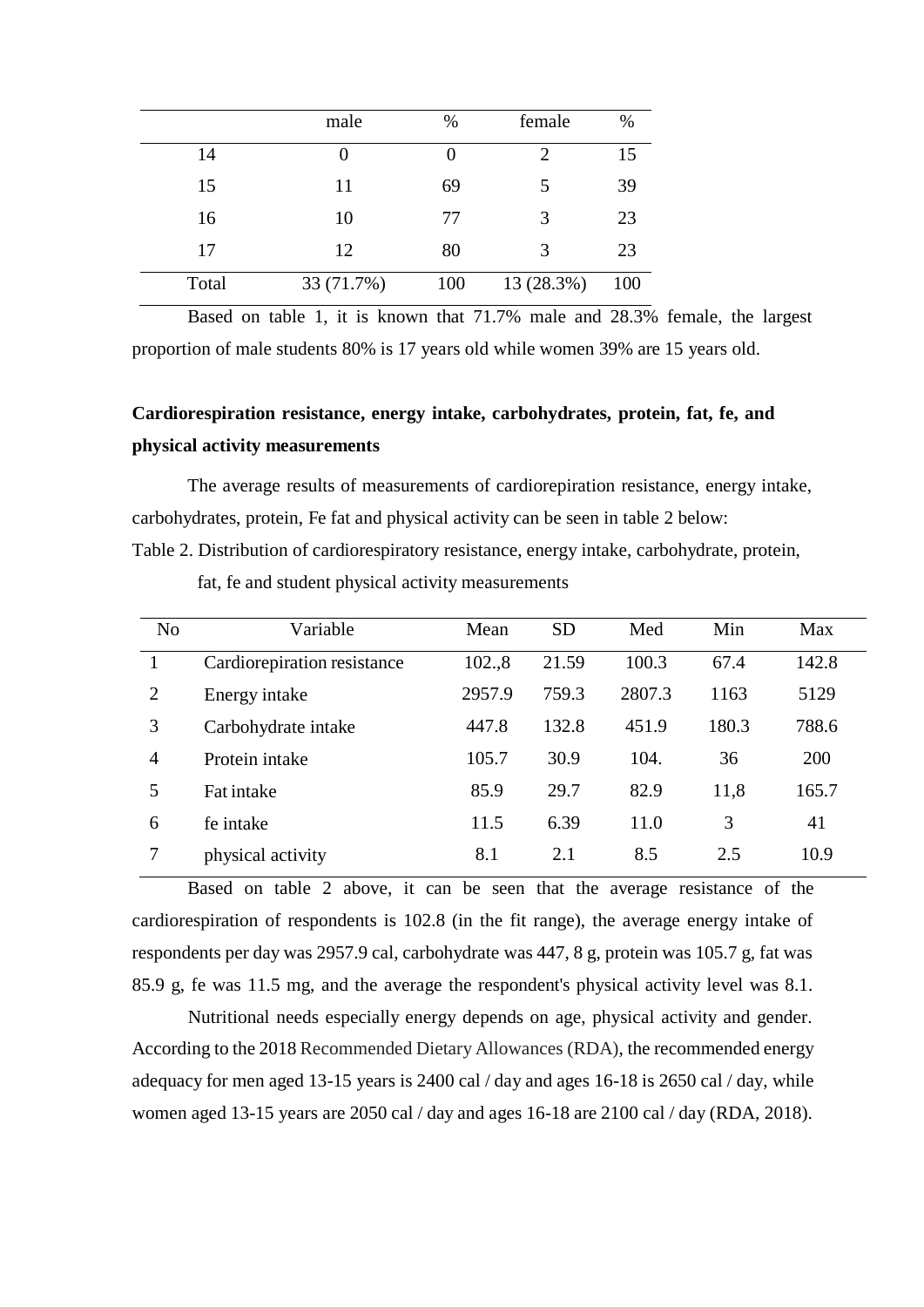When it is compared to the Nutrition Adequacy Rate, the average energy intake of respondents is above RDA.

The high intake of respondents from RDA is caused by their role as both students and athletes who run routine exercises every day. Based on the calculation of athletes' needs, soccer athletes must meet the intake of 4.166 kcal for ages 16-18 years and 3.941 kcal for ages 13-15 years, takraw athletes 3.575 kcal for ages 16-18 years and 3.350 kcal for ages 13- 15 years, martial athletes themselves 3.55 kcal for ages 16-18 years and 3,630 for ages 13- 15 years, running athletes with 2.601 for ages 13-15 years and archery athletes 2.536 kcal for ages 16-18 years.

The result is still below the level of nutritional adequacy recommended in 2013 which was 19 mg for men aged 13-15 years and 15 mg for men aged 16-18 years, while for women aged 13-18 years was 26 mg.This study also shows that the average physical activity was active. Although, there was no statistically significant difference sex, but the average physical activity of men was higher than women, which was 8.52 in men and 6.89 in women.

### **Different mean measurements test by genders**

The average difference test results of the measurement of variables can be seen in the following table:

Table 3. Different test results on average cardiorespiratory resistance, energy intake, fat,

| <b>Variable</b>              | <b>sex</b> | $\mathbf n$ | <b>Mean</b> | <b>SD</b> | p value  |
|------------------------------|------------|-------------|-------------|-----------|----------|
| cardiorespiratory resistance | male       | 33          | 108.2       | 20.1      | $0,005*$ |
|                              | female     | 13          | 89.1        | 19.6      |          |
| energy intake (kcal/day      | male       | 33          | 3137.6      | 705.6     | $0,009*$ |
|                              | female     | 13          | 2498.4      | 718.9     |          |
| carbohydrate intake (gr/day) | male       | 33          | 482.1       | 125.1     | $0,004*$ |
|                              | female     | 13          | 361.0       | 113.8     |          |
| protein intake (gr/day)      | male       | 33          | 111.4       | 31.2      | $0,041*$ |
|                              | female     | 13          | 91.0        | 25.4      |          |
| fat intake (gr/day)          | male       | 33          | 89.8        | 27.3      | 0,158    |
|                              | female     | 13          | 76.0        | 34.2      |          |

protein, fat, fe and physical activity according to sex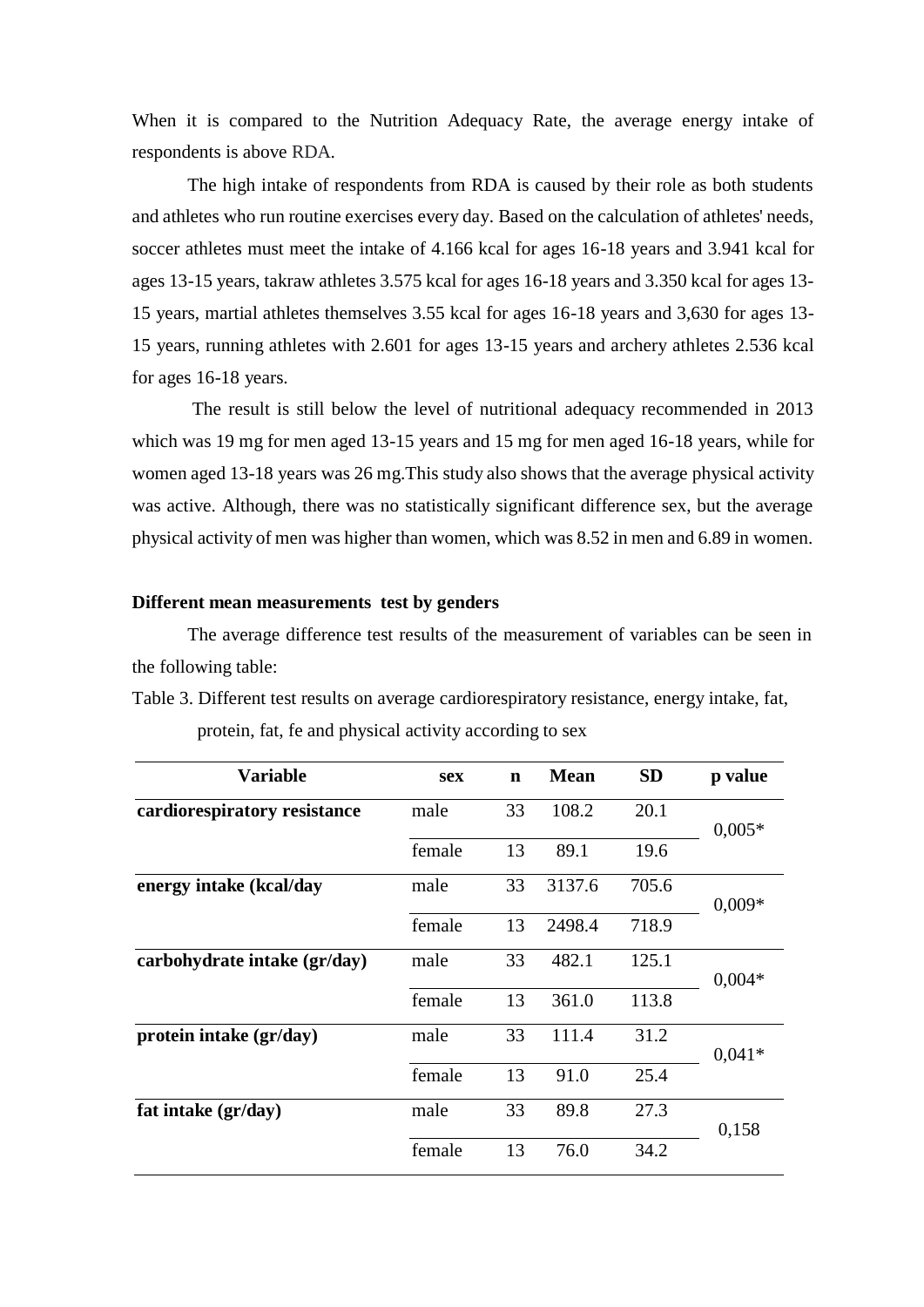| Fe intake (gr/day)       | male   | 33 | 12.4   | 7.1 | 0,116    |
|--------------------------|--------|----|--------|-----|----------|
|                          | female |    | 13 9.1 | 3.1 |          |
| <b>Physical Activity</b> | male   | 33 | 8.5    | 1,7 | $0,016*$ |
|                          | female | 13 | 6.8    | 2,5 |          |

\* significancy ( $p < 0.05$ )

Based on table 4, it was significance difference to the average cardiorespiratory resistance, energy intake, carbohydrate, protein and physical activity in men and women (p <0.05), while fat and fe intake are not different significantly.

The difference in energy, carbohydrates, and protein intake between male and female athletes lies on the fact that there were some female athletes who were in a weight loss program so there is a difference in intake with athletes who were during so. Based on the observal menu and interview with respondents, it was found that athletes who join a weight loss program the intake of animal fat and protein was reduced this may not cause significant differences in Fe and fat intake between male and female athletes.

The results of this study also found a significant difference between the physical activity of male and female respondents, this might be influenced by sports involved in athletes. Most male athletes were found of soccer and women chose martial arts. It caused the differences and training techniques they did so as to affect the level of their physical activity.

# **The relationship between energy intake, cabohydrates, protein, fat, Fe and physical activity with cardiorespiratory resistance**

To see relationship between variables, Pearson's test for normally distributed variables and Spearman's tests for variables that are not normally distributed. Were to conducted find out whether there is a relationship between variables. While the closeness of the relationship between variables is seen from the value of r. The results of the test of the relationship between variables can be seen in the following table.

Table 4. Relationship of Energy, intake Carbohydrate, Protein, Fat, and Fe Intake Physical

|                     | Cardiorespiratory Resistance (seconds) |         |  |  |
|---------------------|----------------------------------------|---------|--|--|
| Variable            | R                                      | p value |  |  |
| energy intake       | 0.411                                  | 0.005   |  |  |
| carbohydrate intake | 0.432                                  | 0.003   |  |  |
| protein intake      | 0.255                                  | 0.088   |  |  |
| fat intake          | 0.299                                  | 0.044   |  |  |

Activity with students Cardiorespiratory Resistance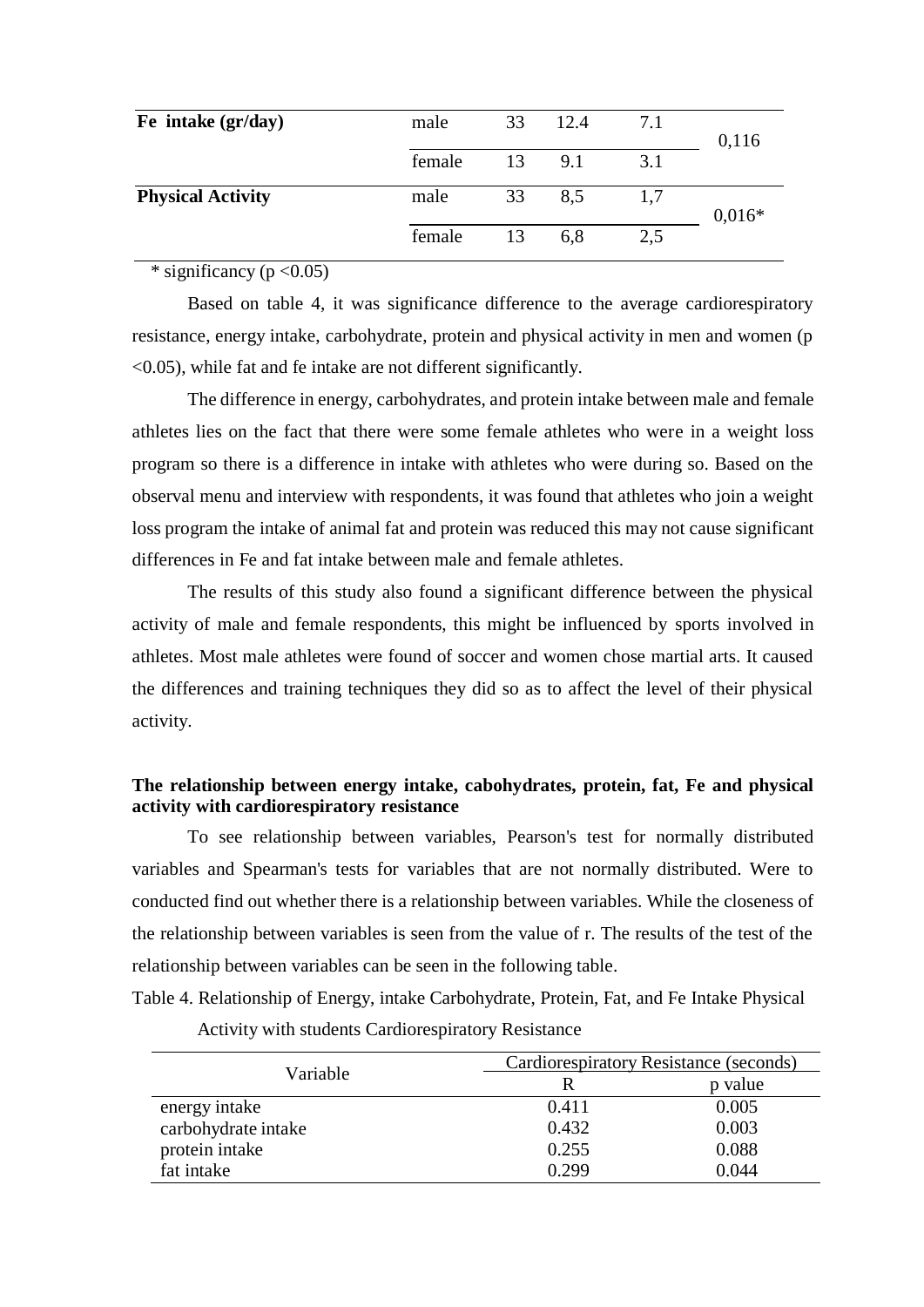| fe intake         | 0.270 | 0.067 |
|-------------------|-------|-------|
| physical activity | 0.150 | 0.324 |

Based on table 4, it was found that is energy intake, carbohydrate intake and fat intake with cardiorespiratory resistance show moderate correlation  $(r = 0.411, 0.432,$  and 0.299) have a positive patternt, means that the higher the intake of energy, carbohydrates, protein and fat the higher the level of cardiorespiratory resistance. Based on statistical tests, the results found that there was a significant difference between energy, carbohydrate, protein and fat intake with cardiorespiratory resistance. Mean while there was no correlationbetween intake and physical activity with cardiorespiratory resistance.

Energy intake is needed to do muscle work obtained from food consumed every day which consists of macro nutrients, including carbohydrates, protein, and fat (Williams and Rollo 2015). Energy from food is transferred to a storage molecule called adenosine tripospate (ATP). Muscle contractions for each sport or physical activity produced by movements using muscles are supported by energy released from the separation of highenergy phosphate from ATP.

Although ATP is a direct source of energy for muscle contraction, the amount of ATP found in the muscles is very small (only about 85 grams) which must be continuously refilled or it will be exhausted after a few seconds of high intensed exercise. ATP is replenished by two separate systems, namely the anaerobic system and the aerobic system. Anaerobic systems produce ATP without oxygen from the storage of small ATP-creatine phosphate (CP) and lactate systems while the aerobic system uses oxygen (Antony 2011). If the athlete's energy intake is fulled, then cardiorespiratory resistance can be increased.

This study also found a significant relationship between carbohydrate intake with cardiorespiratory resistance. The results of this study are also in line with the research done by Rizki H, 2018 which concluded that there is a significant relationship between carbohydrate intake and cardiorepiration resistance. (Rizqi and Udin 2018)

Carbohydrate is one of the macro nutrients which act as the main energy source at various levels and types of physical activity. There are two types of carbohydrates. There are namely simple and complex carbohydrate. Glucose is a simple carbohydrate that can beused directly as a source of energy by the body's cells, but if the amount is excessive it can be converted into glycogen reserves in the liver and muscles. If it is still excessive it will be stored in the form of fat in adipose tissue. Complex carbohydrate is long-chain carbohydrate which is a combination of 3 or more glucose molecules. There is another form of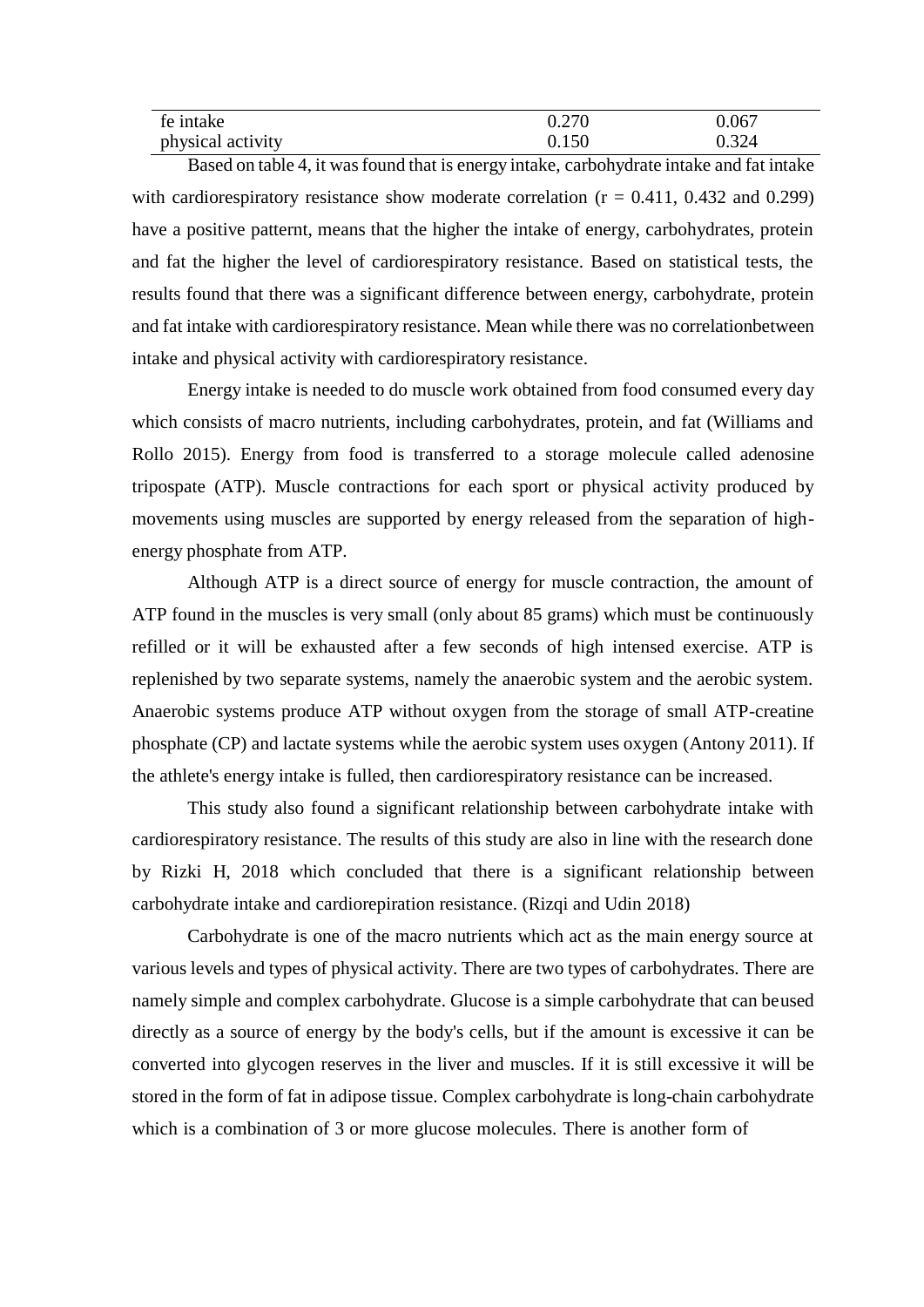carbohydrate, namely fiber (including cellulose) which cannot be digested by digestive enzymes (I.Ilyas 2004).

When doing physical exercise, the body's muscles, heart system, and blood and breathing circulation are activated. At the beginning of aerobic exercise, the main source used is glucose which is derived from muscle glycogen stores. Furthermore, if the exercise portion is increased, the use of glucose comes from liver reservation (Thankachan et al. 2012). So the better the intake of carbohydrates, is the better the glycogen stores so that it will play a role in maintaining performance in physical exercise. This research also produced a significant relationship between fat intake and cardiorespiratory resistance. The results is consistent with the study conducted on Sholehah et al 2018 which concluded that there was a significant relationship between fat intake and good fitness level.(Sholeha, Humairoh R, Katrin E 2018)During physical exercise, the process of breaking down fat into ATP or beta oxidation occurs. The amount of ATP produced depends on the C (carbon) atom content of certain types of fat(Williams and Rollo 2015).

Fat is the main source of energy for long physical activities such as long distance running and marathons. Fat is also an ideal source of energy for body cells because each molecule contains a large amount of energy. It is also easily transported and changed when needed. One gram of fat contains 9 KKal, 2 times the amount of energy contained in carbohydrates and protein (I.Ilyas 2004).

Fat is also the main source of energy for growth and physical activity for children. Fat is stored in the form of triglycerides in muscle tissue and adipose tissue in the body. When exercising, triglyceride stores will be broken down into glycerol and free fatty acids and then metabolized to produce energy. Burning fat contributes more than burning carbohydrates, especially in low intensity sports (walking, jogging, etc.) the its contribution will decrease as increasing of sport intensity. To help maintaining energy and adequate nutrition, fat consumption should be around 20-35% of the total energy needs. One essential function of fat is a source of energy for muscle contraction(L 2004).

The research also found a significant relationship between protein intake and cardiorespiratory resistance. People who often do physical exercise really need adequate protein intake because it will cause the formation of muscle mass. Muscle mass plays a role in the formation of energy in a fast time, so that when the body conducted its activities in the first minutes, it will burn muscle mass. If protein intake is insufficient, it will cause a decrease in muscle mass. This can result in decreased muscle function and physical performance of a person. (Pasiakos et al. 2017) Protein is needed for growth, development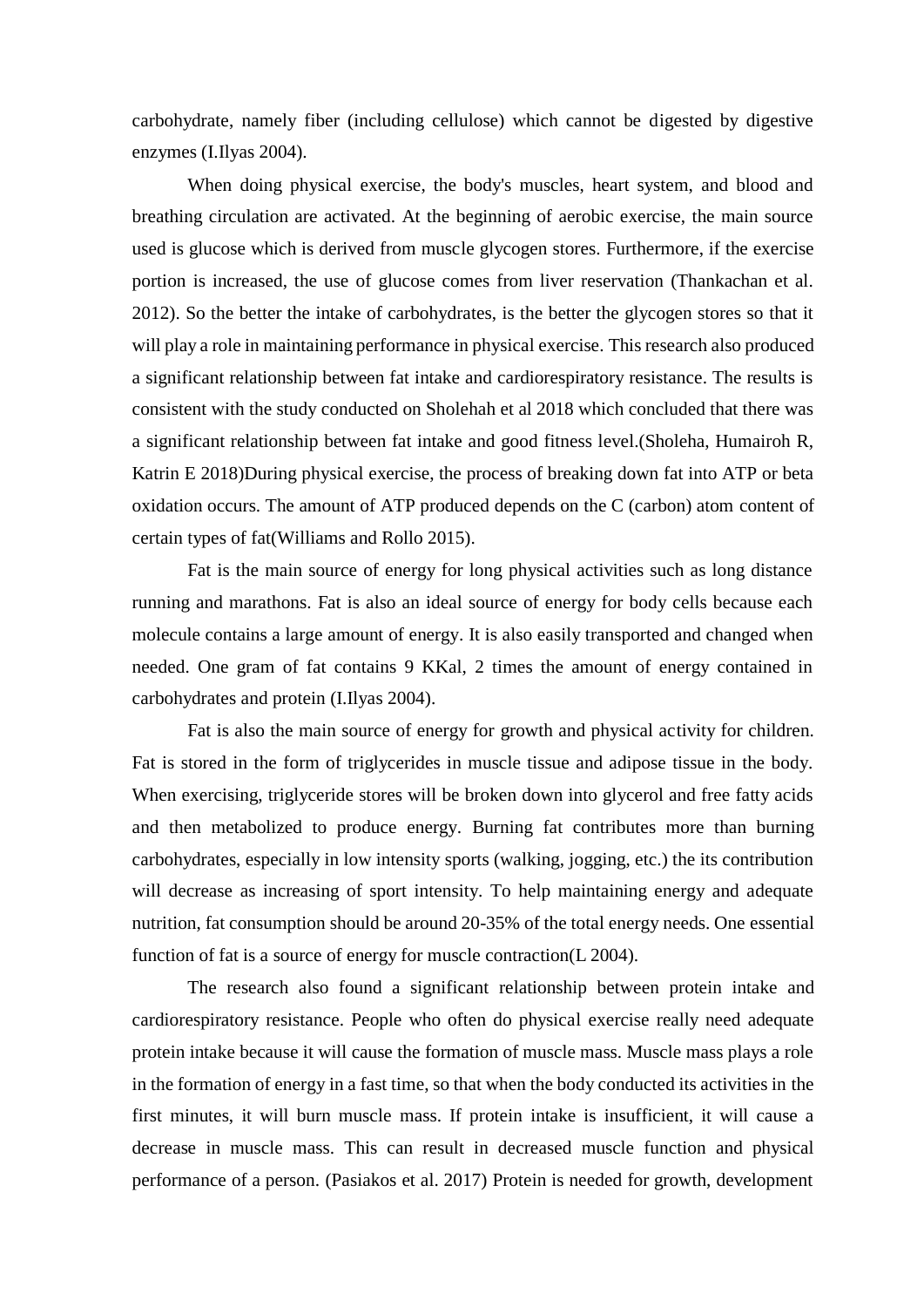of muscle formation, formation of red blood cells, the body's defense against disease, enzymes and hormones, and the synthesis of other body tissues. Protein requirements after exercise increase slightly because they are used for tissue recovery and muscle mass gain. The recommended protein consumption is 12 to 15% of the total energy needs.(L 2004)

The result of this study did not find a significant relationship between Fe intake and cardiorespiratory resistance. This study is not in line with the Refiana study, 2015 which found there was a relationship between iron intake and the level of fitness of students in UNY soccer UKM with p values  $= 0.042$  and  $r = 0.341$ . A person who practices every day is very susceptible to loose Fe even in small amounts, because the body can loose Fe through sweat. This makes athletes who have resistance such as runners at risk of experiencing Fe deficiency. Without enough iron, the body cannot use oxygen properly to produce energy. This incident will interfere with the ability of athletes to compete. A common problem for athletes with Fe deficiency is the inability to maintain constant heart rate during moderate to severe exercise. Another problem that is the respondents of this study are athletes and teenagers as well. Adolescence is an important period of nutritional insecurity due to the increasing need for food to grow and develop. The need for Fe increases as a result of intensive growth and muscle development, which means an increase in blood volume exists; thus, it is very important to meet the intake of Fe. (Taylor et al. 2013).

The result of this study did not find a significant relationship between physical activity and cardiorespiratory resistance. Physical activity continously and regularly will made cardiorespiratory resistance will be good because energy sources to be used more efficiently, thus allowing glycogen storage in the liver and muscles and causing greater muscle mass, and will more resistant to activity and not easily tired as well. (Wiarto 2013). Physical activity also causes maximal oxygen uptake, decreasing heart rate and blood pressure, increasing work efficiency of the heart muscle, increased resistance in physical exercise, increasing activity of aerobic enzymes in skeletal muscle and increasing muscle strength and metabolism (Wiarto 2013). More over, physical activity will make the blood distribution to muscle fibers more smoothly so that capillaries will increase, a result body fitness will be maintained well.(Broersen and Dull 2011)

Multivariate analysis was conducted using multiple linear regression analysis. The results of the analysis were used to model the cardiac resistance of the heart in the form of a regression equation. The results of multivariate analysis are shown in the following table: Table 5. The results of multiple linear regression analysis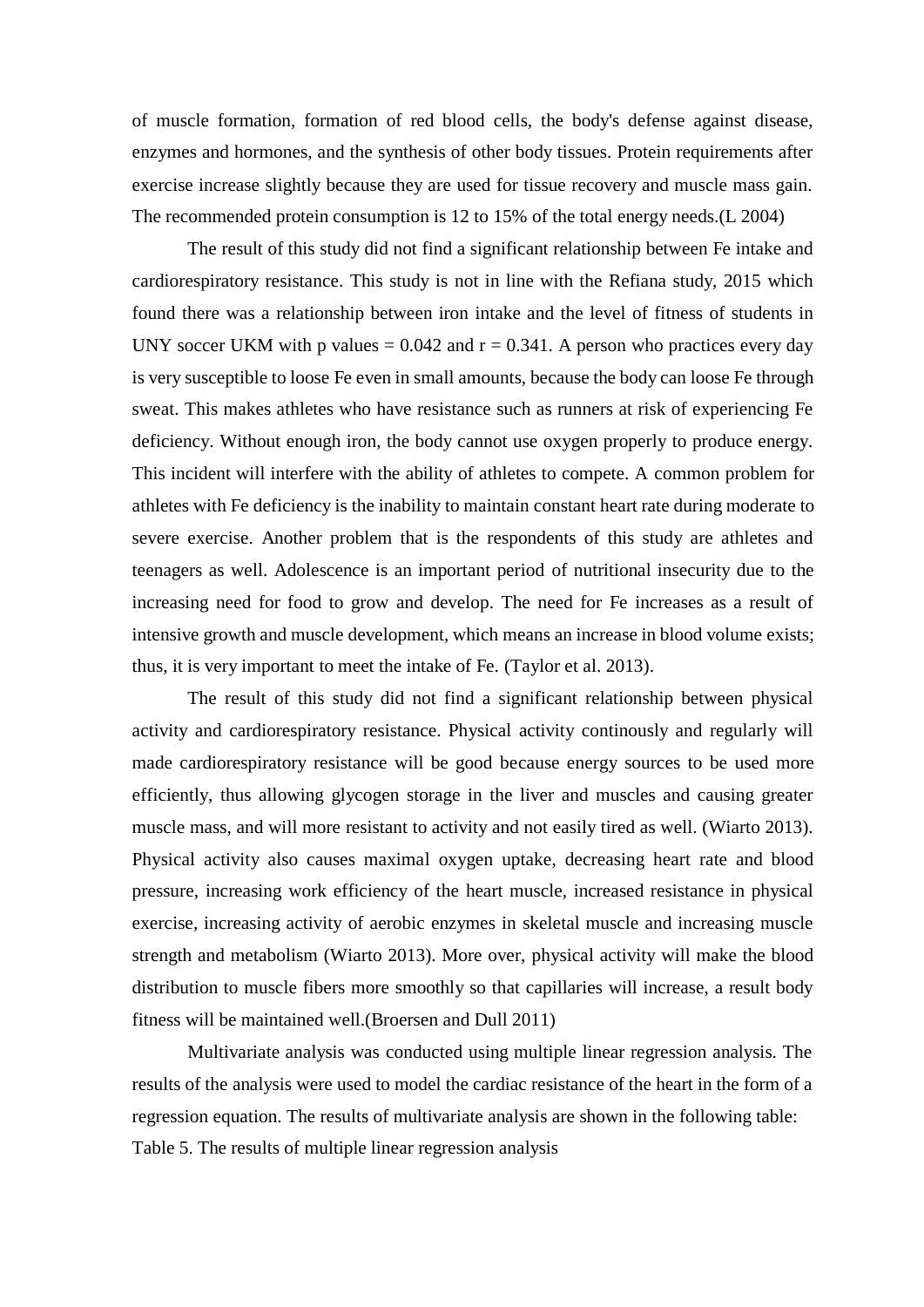| Variable               | Coef. Beta      | -SE | p-value                                                         |
|------------------------|-----------------|-----|-----------------------------------------------------------------|
| Const.<br>Carbo intake | 71.324<br>0.070 |     | $10.315$ 6.915 0.000 R = 0.432<br>$0.022$ 3.182 0,003 R2= 0.187 |

Based on table 5 it is known that carbohydrate intake is a more dominant variable affecting cardiorespiratory resistance with the equation of the cardiorespiratory resistance model obtained is:

### **Cardiorespiration resistance = 71.324 + 0.070 carbohydrate intake**

The determinant coefficient (R2) of the equation obtained is low,  $R2 = 0.187$ , which means that the equation can explain the proportion of variable diversity in the cardiorespiratory resistance variable which is only 18.7%.

Carbohydrates are the most important fuel source for athletes because they provide glucose which is used for energy. One gram of carbohydrate contains about four kilocalories of energy. Glucose is stored as glycogen in the muscles and liver. Muscle glycogen is the most available energy source for working muscles and can be released faster than other energy sources (Hoch, Goossen, and Kretschmer 2008). Carbohydrates must comprise 45% to 65% of total calorie intake for ages 4 to 18 years (Hoch et al. 2008; Otten, Hellwig, and Linda 2006).

Carbohydrates are needed in aerobic exercise, because the energy obtained comes mainly from carbohydrates at that time, energy derived from the aerobic process originally comes from muscle glycogen. If sport activity continues, the formation of ATP comes from the glucose and liver glycogen reservation, whereas glycogen reservation will not be formed without carbohydrates. Carbohydrates are important for endurance. Athletes with strenuous exercise require energy output 2-3 times greater than individuals who do not practice (L 2004).

## **CONCLUSION**

The results of multivariate analysis are carbohydrate intake is a more dominant variable affecting cardiorespiratory resistance with the equation of the cardiorespiratory resistance model obtained is:

### **Cardiorespiration resistance = 71.324 + 0.070 carbohydrate intake**

It is hoped that the results of the equation found and can be applied by SETC.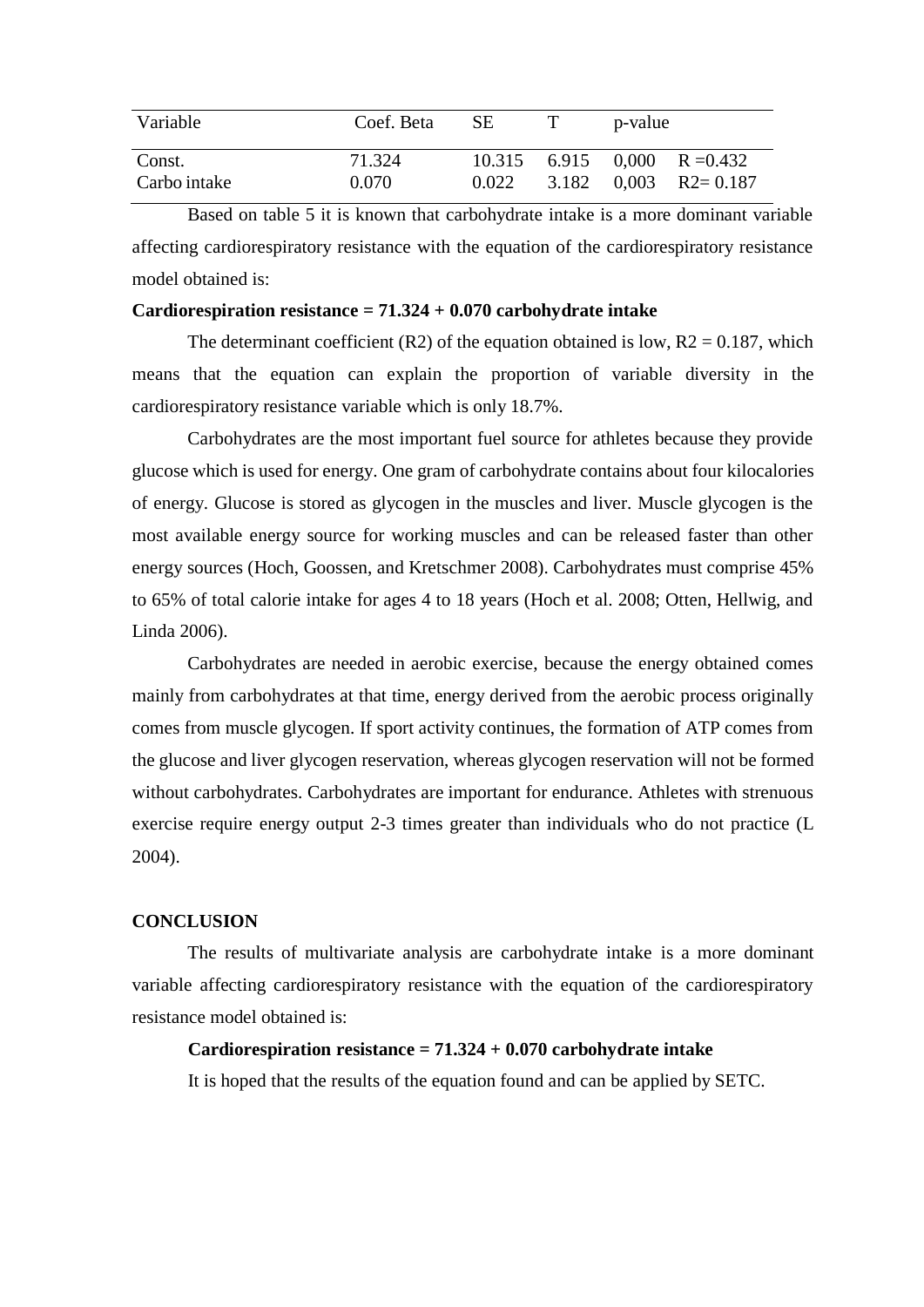### **REFERENCES**

Afriwardi. 2011. Ilmu Kedokteran Olahraga. Jakarta: Ilmu Kedokteran EGC.

- Antony, Aśok C. 2011. Megaloblastic Anemias. Vol. 1. Twenty Fou. Elsevier Inc.
- Arsenault, Joanne E., Mercedes Mora-Plazas, Yibby Forero, Sandra Lopez-Arana, Germán Jáuregui, Ana Baylin, Paul M. Gordon, and Eduardo Villamor. 2011. "Micronutrient and Anthropometric Status Indicators Are Associated with Physical Fitness in Colombian Schoolchildren." British Journal of Nutrition 105(12):1832–42.
- Baecke, J. A. H., J. Burema, and J. E. R. Frijters. 1982. "A Short Questionnaire for the Measurement of Habitual Physical Activity in Epidemiological Studies." American Journal of Clinical Nutrition 36(5):936–42.
- Broersen, Jalien and Danielle Dull. 2011. "The Association of Folate or Vitamin B12 Intake with Physical Performance in Elderly People." B-PROOF Subproject Cross-Sectional Study about the Association of Folate or Vitamin B12 Intake with Physical Performance in Elderly People with an Elevated Homocysteine Level (January):1–26.
- Danardono. 2011. "Jasmani Fitness For Athletes."
- Diana, Ditha, Bastaman Basuki, and Jull Kurniarobbi. 2009. "Low Physical Activity Work-Related and Other Risk Factors Increased the Risk of Poor Physical Fitness in Cement Workers." Medical Journal of Indonesia 18(3):203–7.
- Hoch, Anne Z., Katie Goossen, and Tricia Kretschmer. 2008. "Nutritional Requirements of the Child and Teenage Athlete." 19:373–98.
- I.Ilyas, Ermita. 2004. "Nitrition For Athlete." Gizi Medik Indonesia 3.
- L, Mihardja. 2004. "Sistem Energi Dan Zat Gizi Yang Diperlukan Pada Olahraga Aerobik Dan Anaerobik." Gizi Medik Indonesia 3.
- Lubis, Haslan Muhaimin and Delmi Sulastri. 2015. "Hubungan Indeks Massa Tubuh Dengan Ketahanan Kardiorespirasi, Ketahanan Dan Kekuatan Otot Dan Fleksibilitas Pada Mahasiswa Laki-Laki Jurusan Pendidikan Dokter Universitas Andalas Angkatan 2013." Jurnal Kesehatan Andalas 4(1):142–50.

Otten, Jennifer J., Jennifer Pitzi Hellwig, and D. Linda. 2006. Dietary DRI Reference Intakes.

- Pasiakos, Stefan, John W. Carbone, James P. Mcclung, and Stefan M. Pasiakos. 2017. "Skeletal Muscle Responses to Negative Energy Balance : Effects of Dietary Skeletal Muscle Responses to Negative Energy Balance : Effects of Dietary Protein 1 , 2." (January).
- Rizqi, Haidar and Ichwan Udin. 2018. "Hubungan Asupan Karbohidrat Dan Status Gizi Dengan Tingkat Kebugaran Jasmani Pada Atlet Basket Remaja Siswa Sekolah Menengah Pertama." Media Gizi Indonesia 11(2):182.